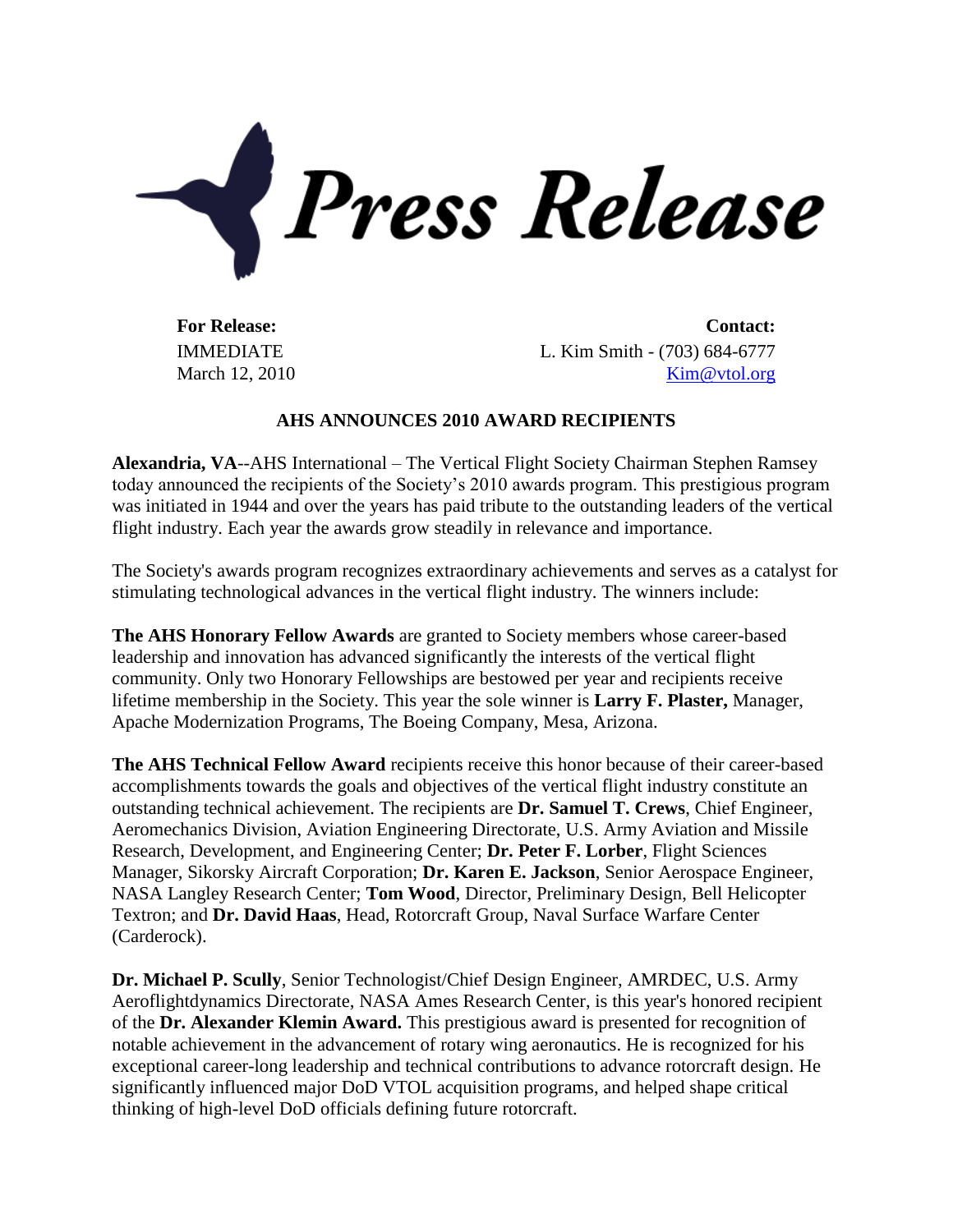The Society's **Captain William J. Kossler Award** is given for the greatest achievement in practical application or operation of rotary wing aircraft, the value of which has been demonstrated by actual service during the preceding year. This year the Kossler will be presented to the **MH-60J JAYHAWK Aircrew Members of U.S. Coast Guard Air Station Kodiak who participated in the rescue of two men from the grounded F/V American Aghiyuk Island, Alaska on January 4, 2009; and the rescue of five crewmembers of the grounded vessel F/V MAR-GUN by the MH-60J ready crew deployed to St. Paul, Alaska, on March 5, 2009, near St. George Island, Alaska.** The Kodiak crew includes Commander Shawn Trip (aircraft commander); Lt. David McCown (pilot); AMT2 Dennis Dewinter (flight mechanic); AST3 Eric Stoecker (rescue swimmer). The St. Paul USCG aircrew included Lt. John Bartel (aircraft commander); Lt. Commander Craig Neubecker (pilot); AMT3 Chad Redmond (flight mechanic); and AST3 Alexis Torres (rescue swimmer).

**Aero Vodochody,** based in Prague, Czech Republic, is this year's recipient of the **AHS Supplier Excellence Award**, which is given to a supplier which, through the quality, innativeness and cost-effectiveness of its products, has made a notable contribution to the vertical flight industry. The company produces the complete S-76 helicopter for Sikorsky Aircraft Corp.applying lessons learned from lean technology and has a 100 percent on-time delivery rating for the S-76C++.

**Dr. Wayne Johnson,** Aerospace Engineer, NASA Ames Research Center, has been selected as this year's **Alexander A. Nikolsky Honorary Lectureship** recipient. The Lectureship is awarded to "an individual who has a highly distinguished career in vertical flight aircraft research and development and is skilled at communicating their technical knowledge and experience." In winning the award, Dr. Johnson joins the ranks of previous distinguished Nikolsky recipients including Dr. David Peters, Dr. Ken Rosen, Troy Gaffey, Dr. Richard M. Carlson, Professor Howard C. Curtiss, Jr., Dr. Daniel P. Schrage, David Jenney, Evan Fradenburgh, Kenneth I. Grina, Robert R. Lynn, Rene Mouille, Professor Alfred Gessow, Bartram Kelley, Robert Huston, Bruno Lovera and Professor Barnes McCormick, Jr. The Lecture will be delivered at the 66thh AHS Annual Forum and Technology Display at the Phoenix Convention Center, in Phoenix, Arizona, on Tuesday, May 11, 2010 at 4:00 p.m. The title of the Lecture is "Milestones in Rotorcraft Aeromechanics."

**Bruce Tenney**, Joint Heavy Lift Program Manager, U.S. Army AATD (Fort Eustis, VA), has been selected to receive the Society's **Exceptional Service Award** in recognition of his untiring efforts over the past five years to develop the vision for the Joint Heavy Lift aircraft. He has assembled a team of industry, government and academic partners to investigate the effect of future technologies on the development of an aircraft system to meet the operational need for mounted vertical maneuver. This effort has stimulated a renewed interest in vertical lift technology and has progressed to being pursued as a joint program within the Department of Defense.

**The Grover E. Bell Award** is given to the individual or organization that has fostered and encouraged research and experimentation in helicopter development. This year's honored recipient is the **3D-LZ Team, comprised of engineers and pilots from the U.S. Air Force, H.N. Burns Engineering Corporation, the U.S. Army, the U.S. Marine Corps, L-3 – Vertex, University of California – Santa Cruz, Silicon Valley Simulations, NASA Ames, and**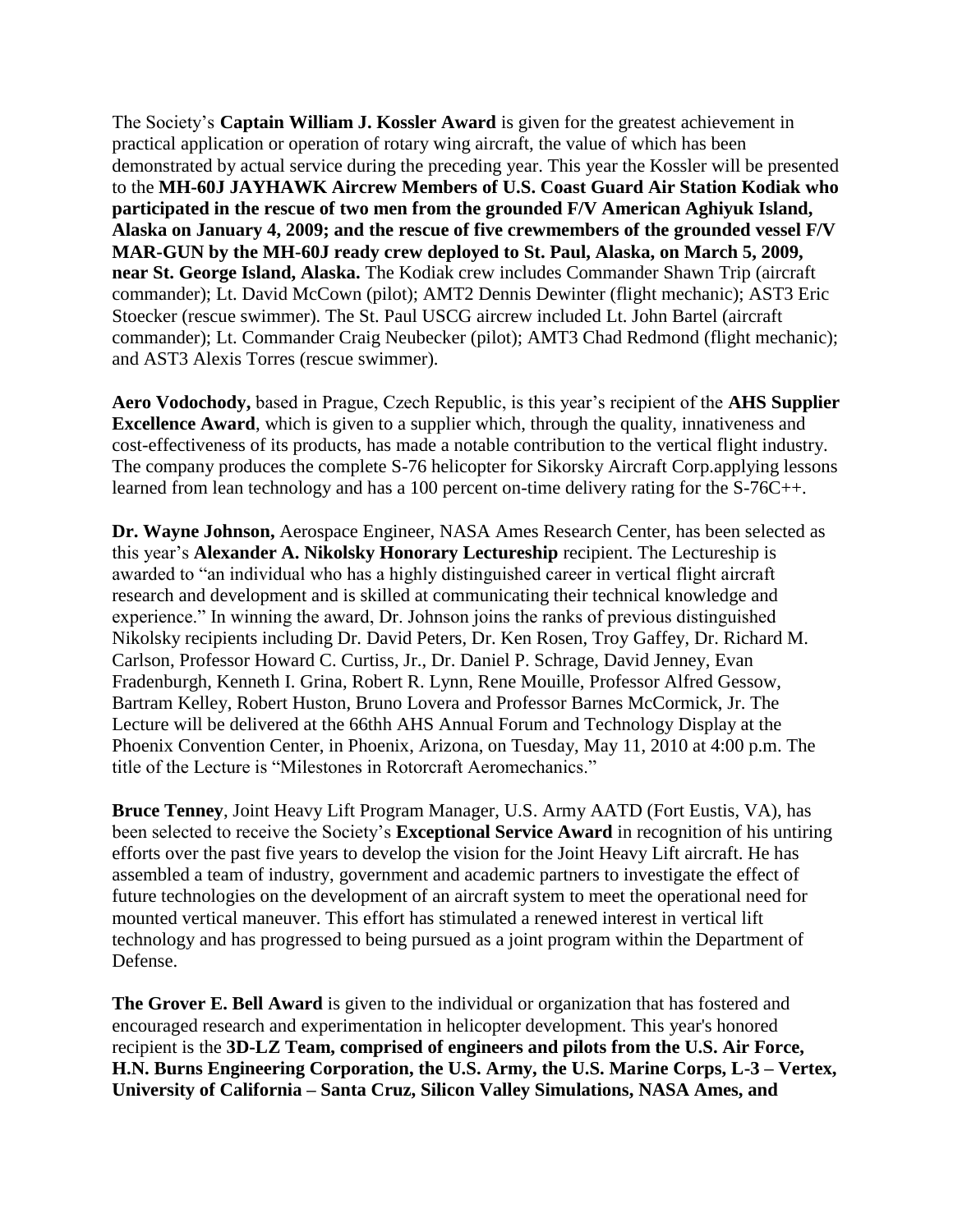**Infoscitex**. The system which they designed and tested provided landing zone situational awareness as well as aircraft guidance and obstacle avoidance information allowing pilots to safely and consistently land in severe brownout conditions.

This year's honoree for the **Howard Hughes Award,** given in recognition of an outstanding improvement in fundamental helicopter technology brought to fruition in the previous year, is the **AH-64D Apache Block III Development Team,** consisting of the **U.S. Army, The Boeing Company, and Northstar Aerospace Corporation**. This work successfully demonstrated the Split-Torque Face Gear technology in a rotorcraft transmission. The Split-Torque process is the redistribution of engine input torque loads within the transmission that results in fewer reduction stages and a more durable and compact transmission.

**The Harry T. Jensen Award** is given in recognition of an outstanding contribution to the improvement of helicopter reliability, maintainability, safety or logistics support through improved design or technical achievement brought to fruition during the preceding year. This year the award is presented to the **BLACK HAWK Survivability Suite Team.** This team successfully achieved an innovative solution that directly addresses the primary threats to safety and lives of U.S. warfighters in Afghanistan and Iraq. The two key survivability technologies that constitute the suite are (1) an Upward-Turned Exhaust System (UES) and (2) a Helicopter Alert and Threat Termination-Acoustic (HALTT-A). Both were brought to fruition with successful flight demonstrations in 2009 and both are now being transitioned to the fleet. UES team members include the Army Utility Program Office and Sikorsky Aircraft and HALTT-A Team Members include DARPA, BBN Technologies and Sikorsky Aircraft.

**The Robert L. Pinckney Award** is given in recognition of notable achievement in manufacturing research and development for rotorcraft or rotorcraft components brought to fruition in recent years. The award was created by The Boeing Company in 1995 to honor the memory of Robert L. Pinckney, an eminent manufacturing engineer. This year's recipient is the **PROMETAL RCT/Sikorsky Digital Casting Team**. The team is recognized for developing and producing defect-free magnesium sand castings from digital molds with a 50 percent reduction in lead time. PROMETAL RCT, with funding provided by Sikorsky Aircraft Corporation, developed a process to produce sand casting molds directly from digital data on automated machinery.

**The AgustaWestland International Helicopter Fellowship Award** recognizes the most significant contribution to international vertical flight cooperation by an individual or group. Established in 1989, the award honors the memory of Paolo Bellavita whose career at Gruppo Agusta was marked by his dedication to furthering international cooperation in the world of vertical flight. This year's winner is the **International Helicopter Safety Team,** created in 2006, with the goal of reducing the civil and miilitary helicopter accident rate by 80 percent within 10 years or by 2016. The team now represents the leading worldwide government/industry/operator safety initiative to reduce helicopter accidents. The team is led by the Federal Aviation Administration, associations such as the American Helicopter Society and Helicopter Association International, major airframe manufacturers including AgustaWestland, Bell Helicopter, Eurocopter, and Sikorsky Aircraft, and all major engine OEMs, systems houses and suppliers, and the civil/commercial operator community worldwide. IHST efforts have led to the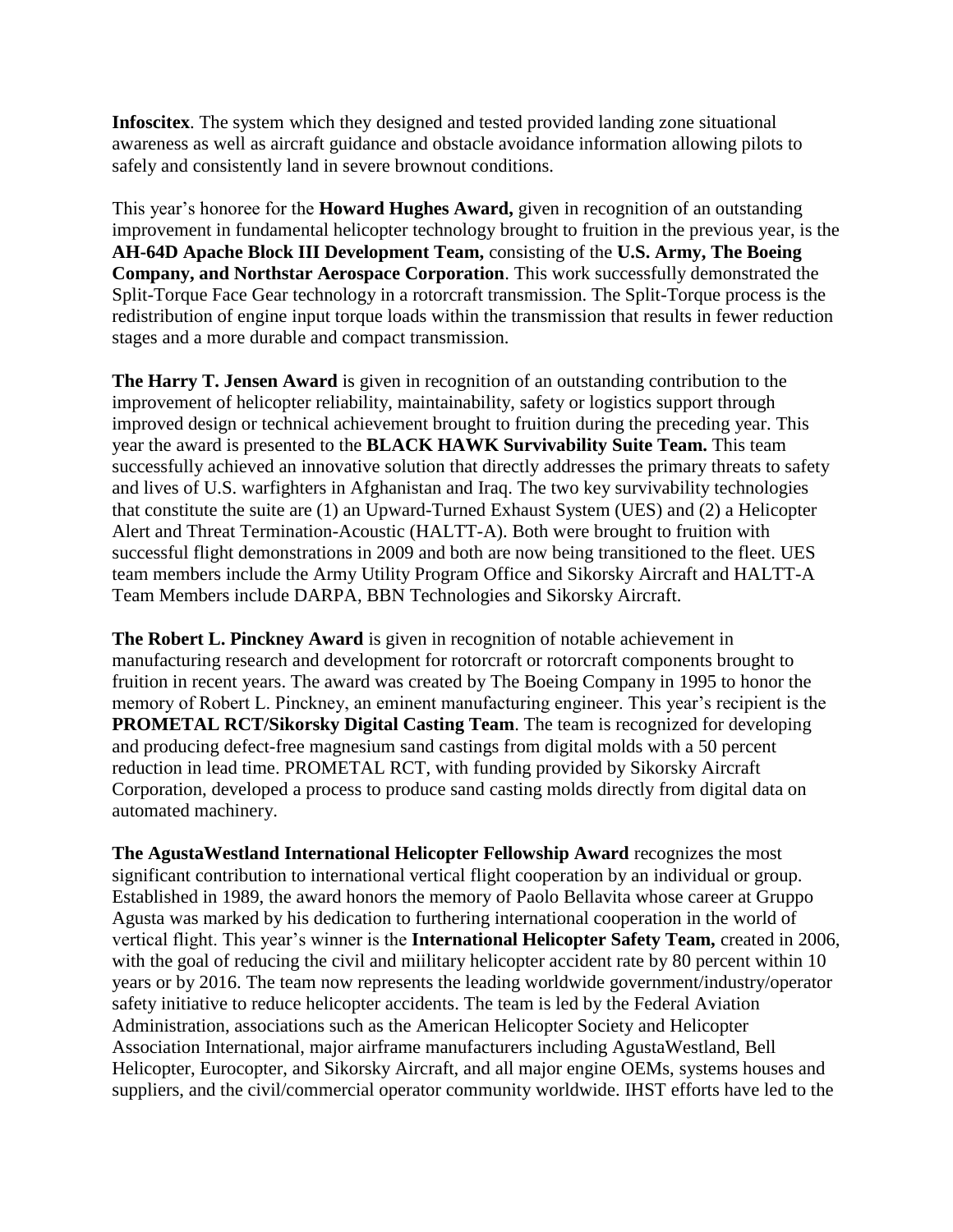formation of similar safety initiatives in the European Union (EHEST), Brazil, Canada, and Australia.

**The Frederick L. Feinberg Award** is presented to the helicopter pilot or pilots who have made the most outstanding achievement in the previous year. This year's award is given to **Bell Helicopter experimental test pilots Roy Hopkins and Jeff Greenwood** for completing a crucial milestone during 2009 including a reconversion test of the BellAgusta BA-609 illustrating the tiltrotors' ability to land safely following an all-engines inoperative emergency.

The Society's **François-Xavier Bagnoud Award** is given to **Jeffrey D. Sinsay,** Aerospace Engineer, U.S. Army Aeroflightdynamics Directorate, AMRDEC, at NASA Ames Research Center. This award, which was established in 1992, recognizes outstanding contributions to vertical flight technology by a Society member under the age of 35. Since joining the Army's Aeroflightdynamics Directorate in 2003, Mr. Sinsay has demonstrated exceptional technical competence and ability to formulate, analyze and critique numerous proposed Department of Defense and NASA vertical lift aircraft designs. His technical skills and ability have enabled him to achieve a leadership role in national DoD initiatives for future vertical lift.

The **John J. Schneider Historical Achievement Award** was established in 2003, in memory of vertical flight historian John J. Schneider. The award is given in recognition of distinguished achievement by an individual in encouraging appreciation of, and enhancing access to the history and legacy of vertical flight aircraft. This year's recipient is **J.J. Janovetz who led XV-3 Restoration Team at Bell Helicopter Textron.** Mr. Janovetz, a pilot-mechanic, served with distinction as the full-time leader of the restoration project. The XV-3 tiltrotor, a joint project by Bell Helicopter Textron and NASA, was the first aircraft to demonstrate a successful transition from hover to horizontal flight and back. The aircraft created the foundation for the XV-15, which later led to the development of the V-22 Osprey.

The Society also wishes to recognize the **2009 Cheeseman Award** winner, **Dipl. Ing. Manfred Imiela,** German Aerospace Center (DLR), Institute of Aerodynamics and Flow Technology whose paper, "High Fidelity Optimization Framework for Helicopter Rotor Aerodynamics" was selected as the "best paper" presented at the European Rotorcraft Forum at Hamburg, Germany in 2009. He will present his paper on Thursday, May 13, 2010, in the Aircraft Design II session at the AHS 66th Annual Forum in the Phoenix Convention Center.

The hard working **Vertical Flight Foundation (VFF) Committee** has made its selection of candidates for VFF scholarships and they include, in the Bachelor of Science category, **Natasha Barbely**, Georgia Institute of Technology; **Shane Boyer**, University of Maryland; **Jessica Jones**, University of Maryland; **Silvio Mario Lopez**, Georgia Institute of Techology; and **Tejaswi Jarugumilli**, University of Maryland. In the Masters of Science category **Eliot Quon**, Georgia Institute of Technology; **Robert D. Vocke, III**, University of Maryland; **Harinder Jit Singh**, University of Maryland; **Nicolas Reveles**, Georgia Institute of Technoloyg; **John G. Mooney**, Georgia Institute of Technology; and **Anna Tatum Winslow**, North Carolina State University/The Pennsylvania State University all won these prestigious scholarships. In the PhD category the winners included **Nicholas L. Wilson**, University of Maryland; **John G. Tritschler**,